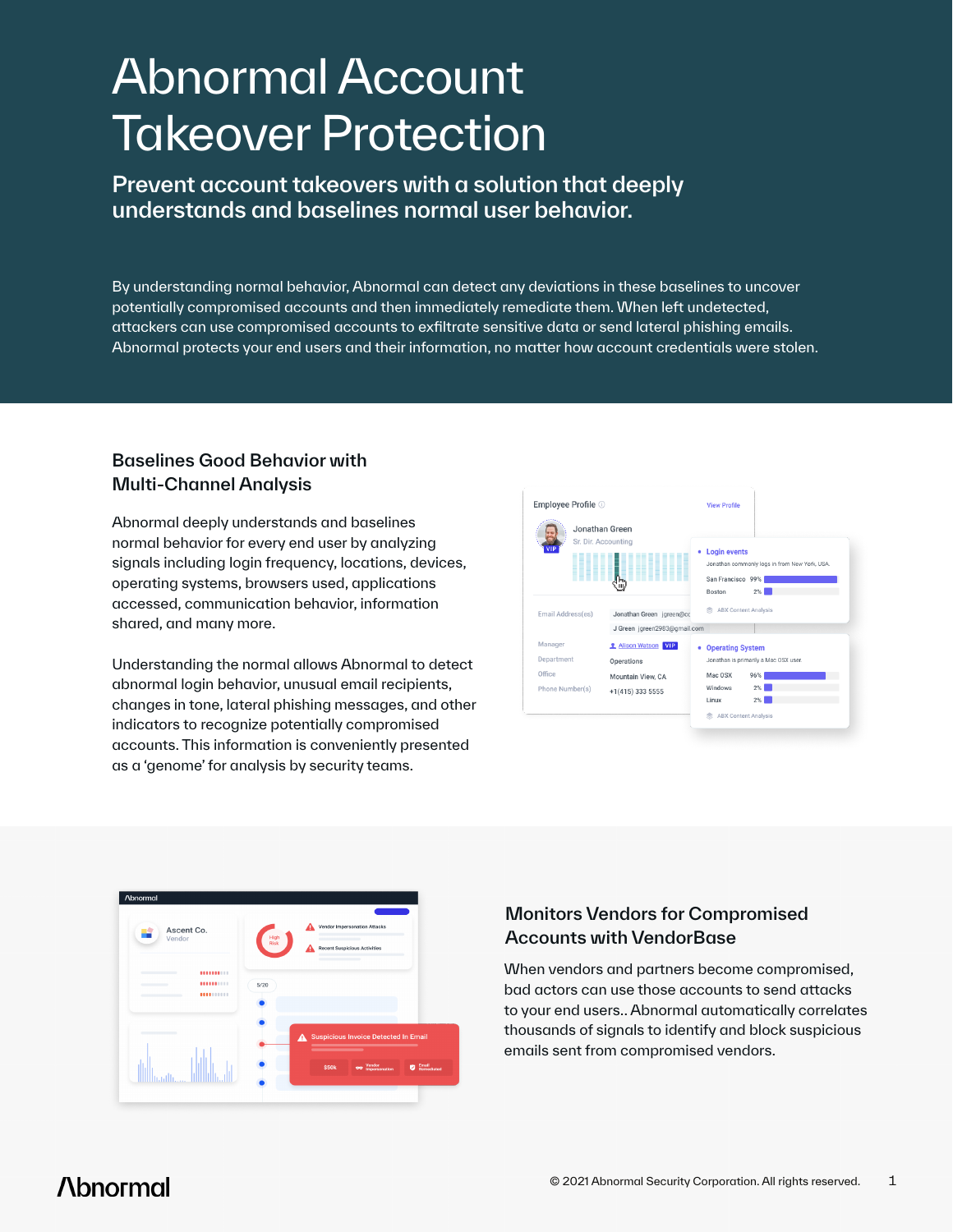### Recreates the Crime Scene in Detail

Abnormal intelligently gathers and organizes all the evidence that led to the diagnosis, along with summarized conclusions.

Its ability to pull together a case file—by drawing signals across email systems, Active Directory, devices, browsers, applications, and more equips security teams to take immediate action.

| 11:10 AM |                         |                                                                                                     |
|----------|-------------------------|-----------------------------------------------------------------------------------------------------|
|          | Alert: Account Breached |                                                                                                     |
|          | Description             | Abnormal believes that this Andrew Johnston's account has been<br>taken over with a high confidence |
|          | Analysis                | Impossible Travel (+) Unusual Location                                                              |
| 10:54 AM |                         |                                                                                                     |
|          | Impossible Travel       |                                                                                                     |
|          | Description             |                                                                                                     |
|          | Country                 | <b>United Kingdom</b>                                                                               |
|          | Previous Country        | New Zealand                                                                                         |
| 10:39 AM |                         |                                                                                                     |
|          | <b>Unusual Location</b> |                                                                                                     |
|          | Description             |                                                                                                     |
|          |                         |                                                                                                     |



### Provides an Explainable Attack Analysis

Abnormal intelligently gathers and organizes all evidence that led to the diagnosis, along with summarized conclusions, and equips security teams to take immediate action.

This analysis enables SOC analysts to understand why an account was judged as compromised. You will see the evidence-based on monitored relevant signals and an event log of unusual events, such as suspicious logins, mail rule changes, or abnormal communication patterns.

### Automatically Remediates Accounts

Stop attackers in their tracks by signing users out of active sessions, instantly disabling accounts, triggering Microsoft Office 365 and SSO password resets and creating service tickets.

| Please review and confirm remediation options for selected account: |                                                                                                 |  |  |  |
|---------------------------------------------------------------------|-------------------------------------------------------------------------------------------------|--|--|--|
| Block account access                                                |                                                                                                 |  |  |  |
|                                                                     | ava.johnson@enterprise.com will not be able to log into their account.                          |  |  |  |
|                                                                     | Trigger password reset                                                                          |  |  |  |
|                                                                     | ava.johnson@enterprise.com can access self-serve password reset portal to reset their password. |  |  |  |
|                                                                     | Signout of all active sessions                                                                  |  |  |  |
|                                                                     | ava.johnson@enterprise.com's all active sessions will be signed out.                            |  |  |  |
|                                                                     | Notify Security Team                                                                            |  |  |  |
|                                                                     | Security team will receive a copy of remediation confirmation at soc@enterprise.com             |  |  |  |
|                                                                     |                                                                                                 |  |  |  |

### **Abnormal**